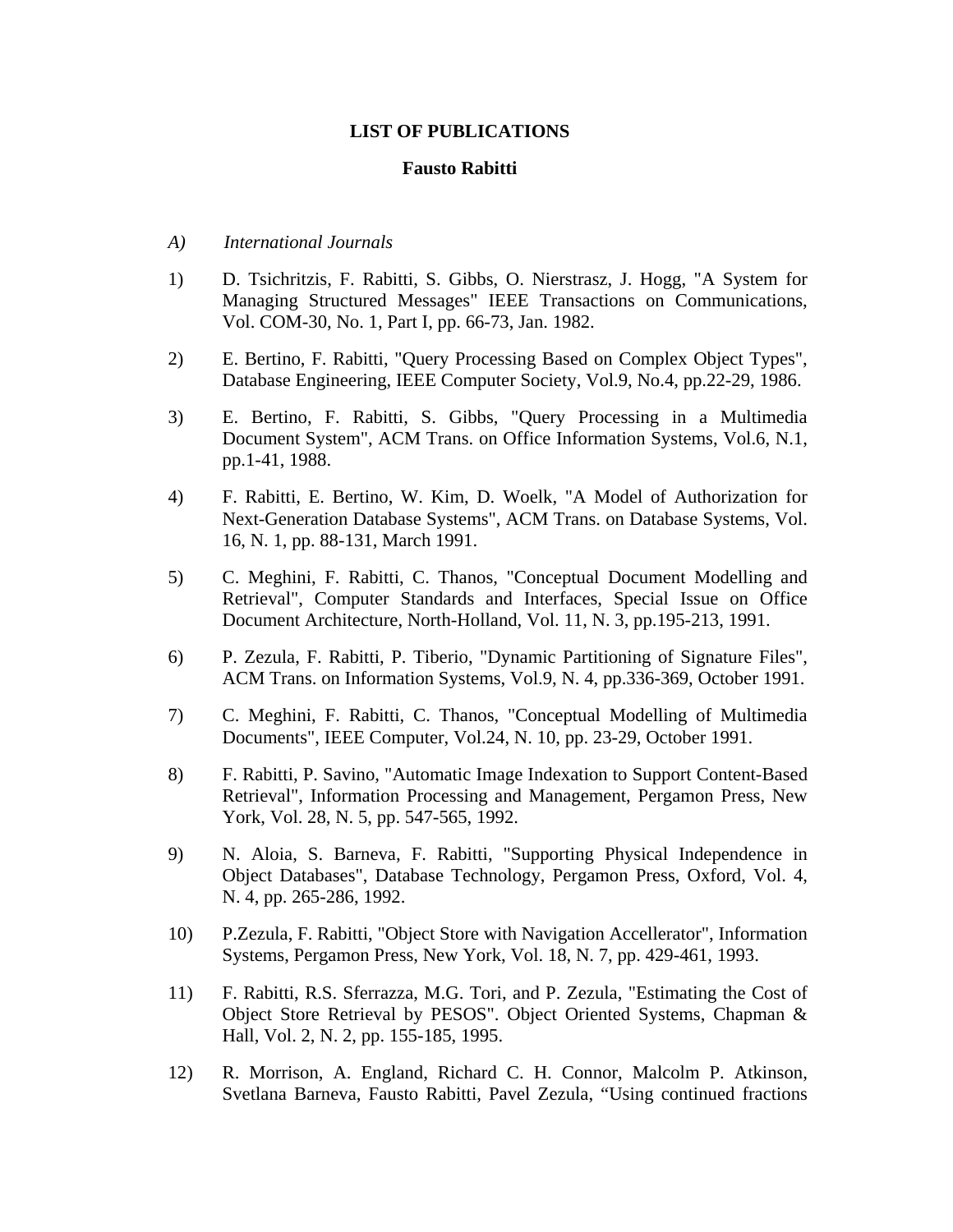for efficient subclass checking", ACM SIGPLAN OOPS Messenger, Vol. 6, N. 2, April 1995, pp. 1-11. Volume 6, Number 2, April 1995

- 13) E. Locuratolo, F. Rabitti, "Conceptual Classes and System Classes in Object Databases", Acta Informatica, Springer International, Berlin, Vol. 35, pp. 181-210, 1998.
- 14) G. Amato, F. Rabitti, P. Savino, "Multimedia document search on the Web", *Computer Networks and ISDN Systems,* Vol. 30, pp. 604-606, 1998.
- 15) P. Zezula, P. Savino, G. Amato, F. Rabitti, "Approximate Similarity Rertieval with M-trees", *VLDB Journal*, Springer-Verlag, Heidelberg*,* Vol. 7, N. 4, pp. 275-293, 1998.
- 16) G. Amato, F. Rabitti, P. Savino, P. Zezula, "Region Proximity in Metric Spaces and its use for Approximate Similarity Search", ACM Transactions on Information Systems, Vol. 21, N.2, 2003)
- 17) Y. Yoannidis, D. Maier, S. Abiteboul, P. Buneman, S. Davidson, E. Fox, A. Halevy, C. Knoblock, F. Rabitti, H. Schek, G. Weikum, "Digital Library Information – Technology Infrastructure", International Journal of Digital Libraries, ISSN: 1432-5012 (paper) 1432-1300 (online), Springer-Verlag, 2005.
- 18) F. Rabitti, C. Meghini, "Intrinsic Limits and Possible Results in for Research in Multimedia Semantics", Journal of Digital Information Management (ISSN 0972-7272), Vol. 3 No.4 -Dec 2005 Digital Information Research Foundation, 2005.
- *B) Contributions to Books with International Edition*
- 1) F. Rabitti, "A Multimedia Document Model", in "Office Automation: Concepts and Tools", edited by D. Tsichritzis, Springer-Verlag, 1985.
- 2) F. Rabitti, "The MULTOS Document Model", in "Multimedia Office Filing and Retrieval: The MULTOS Approach", edited by C. Thanos, North-Holland Series in Human Factors in Information Technology, North-Holland, 1990.
- 3) E. Bertino, F. Rabitti, "The MULTOS Query Langiage", in "Multimedia Office Filing and Retrieval: The MULTOS Approach", edited by C. Thanos, North-Holland Series in Human Factors in Information Technology, North-Holland, 1990.
- 4) E. Bertino, F. Rabitti, "Query Processing in MULTOS", in "Multimedia Office Filing and Retrieval: The MULTOS Approach", edited by C. Thanos, North-Holland Series in Human Factors in Information Technology, North-Holland, 1990.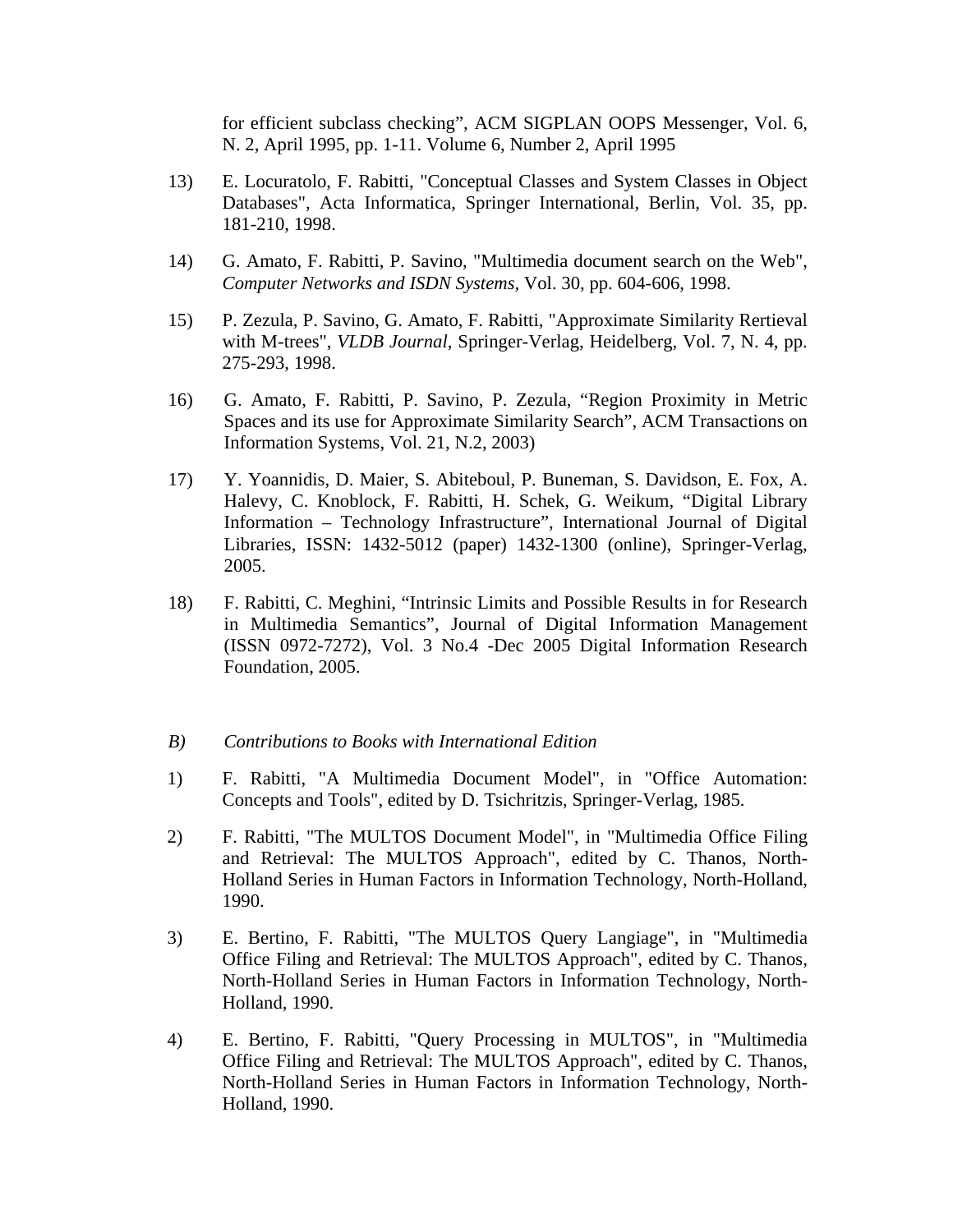- 5) P. Conti, F. Rabitti, "Image Retrieval by Semantic Content", in "Multimedia Office Filing and Retrieval: The MULTOS Approach", edited by C. Thanos, North-Holland Series in Human Factors in Information Technology, North-Holland, 1990.
- 6) G. Amato, S. Biscari, G. Mainetto and F. Rabitti "Overview of PIOS: a Physically Independent Object Server", in *Fully Integrated Data Environment*, M. P. Atkinson and R. Welland editors, Basic Research Series, Springer–Verlag, 1999, pp. 391-426. (ISBN 3-540-65772-X)
- 7) F. Rabitti, L. Benedetti and F. Demi "Query Processing in PIOS", in *Fully Integrated Data Environment*, M. P. Atkinson and R. Welland editors, Basic Research Series, Springer–Verlag, 1999, pp. 462-480. (ISBN 3-540-65772- X)
- 8) C. Gennaro, F. Rabitti, P. Savino "The Use of XML in a Video Digital Library", in "Intelligent Search on XML Data", H: Blanken, T: Grabs, H.J: Schek, R: Schenkel, G: Weikum Eds., Lecture Notes in Comp. Science, Vol. 2818, Springer, 2003, pp. 19-33.
- 9) P. Zezula , G. Amato, F. Rabitti, "Processing XML Queries with Tree Signatures", in "Intelligent Search on XML Data", H: Blanken, T: Grabs, H.J: Schek, R: Schenkel, G: Weikum Eds., Lecture Notes in Comp. Science, Vol. 2818, Springer, 2003, pp. 247-258.

# *C) International Conferences*

- 1) F. Rabitti, S. Gibbs, "A Distributed Form Management System with Global Query Facilities" Proc. of the 2nd International Office Information Systems Conference, St. Maximin, France, Oct. 1981, and in "Office Information Systems", edited by N. Naffah, North Holland Publishing, Amsterdam, 1982.
- 2) N. Aloia, D. Apuzzo, F. Rabitti, R.Tamaro and C. Thanos, "A Framework for the Compilation of Parametric Transactions in a Distributed Database System", Proc. of the Seventeenth ACM-IEEE Hawaii International Conference on Systems Sciences, Honolulu, Hawaii, USA, Jan. 4-6, 1984.
- 3) F. Rabitti, "Modelling Multimedia Documents in Office Information Systems" Position Paper, Proc. of the Third Seminar on Distributed Data-Sharing Systems, Parma, March 28-30, 1984.
- 4) F. Rabitti, J. Zizka, "Evaluation of Access Methods to Text Documents in Office Systems" Proc. of the 3rd Joint BCS and ACM Symposium on Research and Development in Information Retrieval, Cambridge University Press, Cambridge, England, July 2-6, 1984.
- 5) D. Tsichritzis, C. Thanos, F. Rabitti, S. Christodoulakis, S. Gibbs, E. Bertino,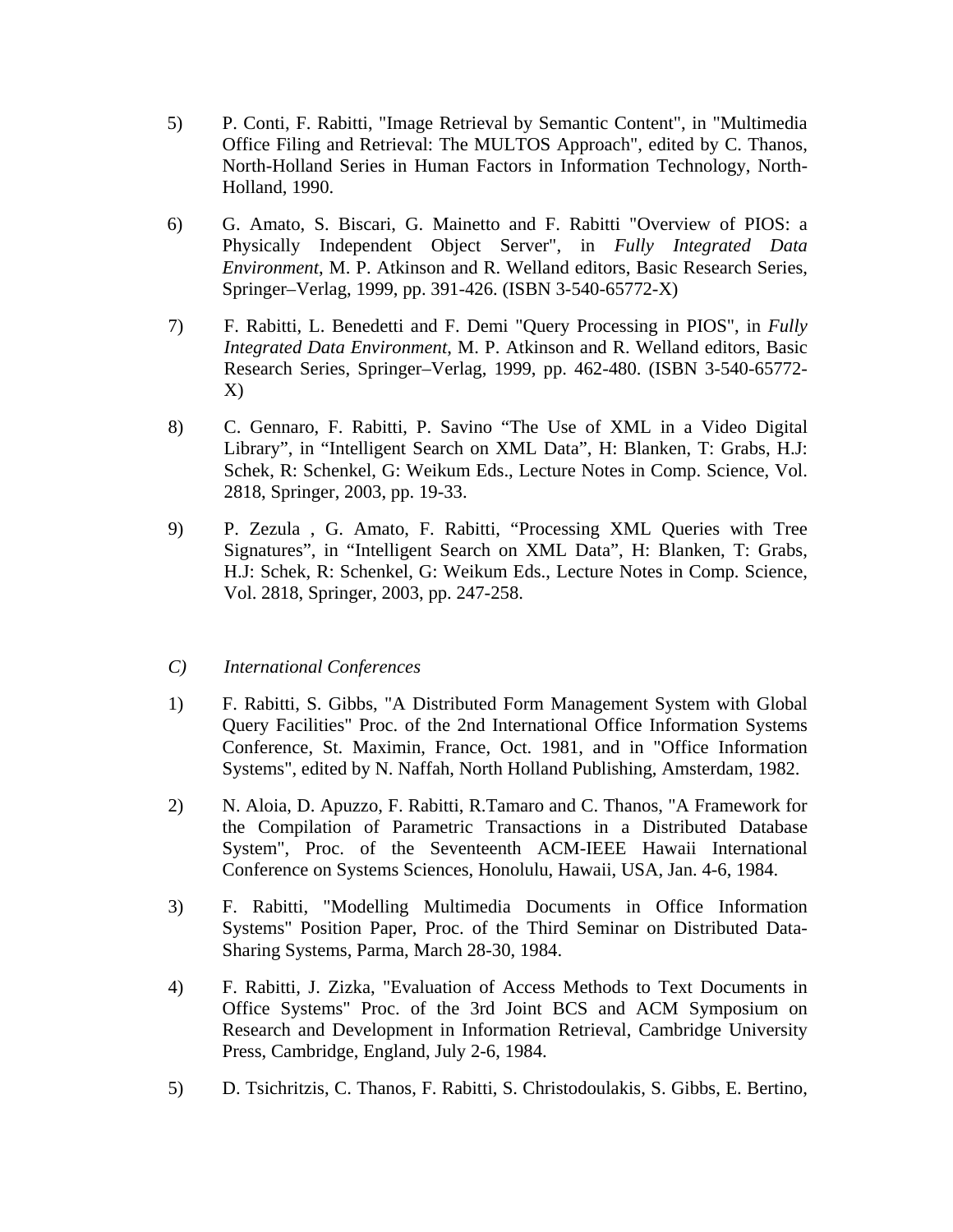A. Fedeli, C. Faloutsos, P. Economopoulos, "Design Issues of a File Server for Multimedia Documents" Proc. ESPRIT-84 Conference, Brussels, Sept. 1984, and in "ESPRIT-84: Status Report of Ongoing Work", edited by J. Roukens and J. Renuart, North-Holland, 1984.

- 6) F. Barbic, F. Rabitti, "Multimedia Documents in Office Systems" Fourth Scandinavian Research Seminar on Information Modelling and Data Base Management, Tampere, Finland, June 5-7, 1985.
- 7) F. Barbic, F. Rabitti, "The type concept in office document retrieval" Proc. 11th International Conference on Very Large Data Bases, Stockholm, Sweden, August, 1985.
- 8) E. Bertino, S. Gibbs, F. Rabitti, C. Thanos, D. Tsichritzis, "Architecture of a Multimedia Document Server" Proc. ESPRIT-85 Conference, Brussels, Sept. 1985.
- 9) N. Aloia, R. Gagliardi, F. Rabitti, C. Thanos, "An Extended DBMS Integrating Data and Text for Office Workstations" Proc. of the AFCET Conference "Information-Communication 86", Paris, June 1986.
- 10) E. Bertino, S. Gibbs, F. Rabitti, C. Thanos, D. Tsichritzis, "A Multimedia Document Server" Proc. of the 6-th Advanced Database Symposium of the Information Processing Society of Japan, August 1986.
- 11) E. Bertino, P. Constantopoulos, A. Converti, H. Eirund, A. Fitas, D. Konstantas, K. Kreplin, L. Martino, F. Rabitti, P. Savino, C. Thanos, M. Theodoridou, Y. Yeorgaroudakis, "Office Document Retrieval in MULTOS" Proc. ESPRIT-86 Conference, Brussels, Sept. 1986.
- 12) E. Bertino, F. Dilonardo, P. Pennelli, F. Rabitti, P. Romanazzi, C. Thanos, "Il progetto di un sistema di gestione di un direttorio di rete" Proc. of CIL-87, Barcellona, March 18-20, 1987.
- 13) E. Bertino, F. Dilonardo, P. Pennelli, F. Rabitti, P. Romanazzi, C. Thanos, "The Design of a Directory System" Proc. of the IFIP 6.5 International Working Conference on Message Systems, Munich, West Germany, 27-29 April 1987.
- 14) F. Rabitti, P. Stanchev, "An Approach to Image Retrieval from Large Image Databases" Proc. ACM-SIGIR 1987 International Conference on Research and Development in Information Retrieval, New Orleans, June 3-5, 1987.
- 15) P. Conti, F. Rabitti, "Retrieval of Multi-Media Document Images in MULTOS" Proc. ESPRIT-87 Conference, Brussels, Oct. 1987.
- 16) F. Rabitti, D. Woelk, W. Kim, "A Model of Authorization for Object-Oriented and Semantic Databases", Proc. International Conference on Extending Data Base Technology, Venice, March 14-18, in Lecture Notes in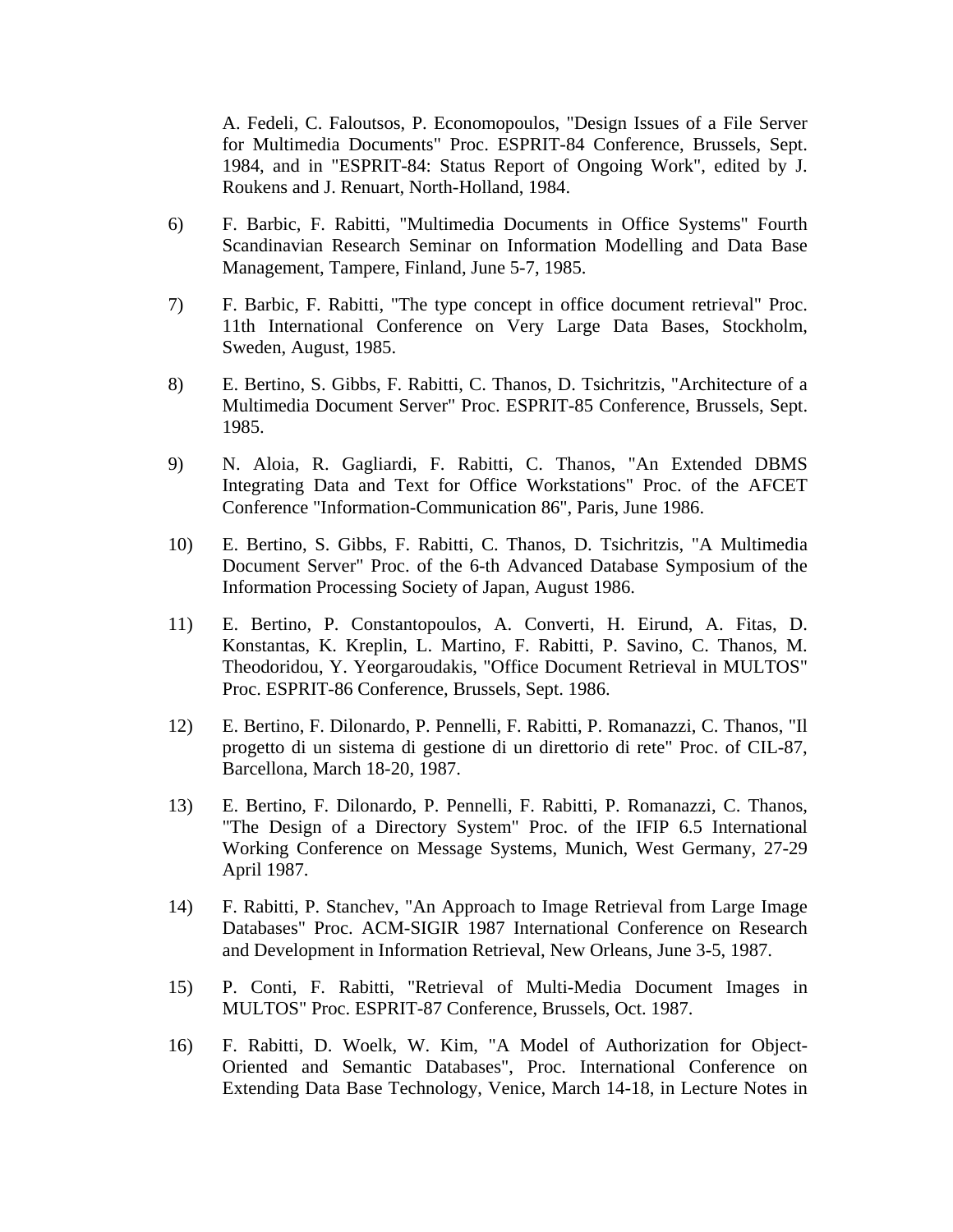Computer Science, edited by G. Goos and J. Hartmanis, Springer-Verlag, pp. 231-250, 1988.

- 17) E. Bertino, F. Rabitti, C. Thanos, "MULTOS: a Document Server for Distributed Office Systems", Proc. International Conference on Extending Data Base Technology, Venice, March 14-18, in Lecture Notes in Computer Science, edited by G. Goos and J. Hartmanis, Springer-Verlag, pp. 606-615, 1988.
- 18) E. Bertino, F. Rabitti, S.Gibbs, "Document Query Processing Strategies: Cost Evaluation and Heuristics", Proc. ACM-IEEE Conference on Office Information Systems, Palo Alto (California), March 23-25, pp. 169-181, 1988.
- 19) E. Bertino, H. Eirund, K.Kreplin, F. Rabitti, P.Savino, C.Thanos, "MULTOS - a Filing Server for Multimedia Documents " Proc. First European Conference on Information Technology for Organizational Systems (EURINFO), Athens, May 16-20, 1988, in "Eurinfo '88", North-Holland, 1989.
- 20) F. Rabitti, P. Stanchev, "GRIM\_DBMS: a GRaphical IMage Data Base Management System" Proc. IFIP TC-2 Working Conference on Visual Database Systems, Tokyo, April 1989, in "Visual Database Systems", edited by T. L. Kunii, North-Holland, pp. 415-430, 1989.
- 21) F. Rabitti, P. Stanchev, "Image Database Management Systems: Applied Theories, Tools and Decisions" Proc. of the Third International Conference on Automatic Image Processing, CAIP-89, Leipzig, GDR, September 1989, in "Compuer Analysis of Images and Patterns", edited by K. Voss, D. Chetverikov, G. Sommer, Akademie-Verlag, Berlin, pp. 208-214, 1989.
- 22) P. Conti, F. Rabitti, P. Savino, P. Stanchev, "Managing Uncertainty in a Multimedia Document System", Proc. Conference on Intelligent Management Systems, Bulgarian Academy of Sciences, Varna, Bulgaria, pp. 177-186, October 1989.
- 23) F. Rabitti, P. Savino, "Retrieval of Multimedia Documents by Imprecise Query Specification", Proc. International Conference on Extending Data Base Technology, Venice, March 26-30, 1990, in "Advances in Database Technology - EDBT'90", Lecture Notes in Computer Sciences, edited by F. Bancilhon, C. Thanos, D. Tsichritzis, Springer-Verlag, pp. 203-218, 1990.
- 24) F. Rabitti, P. Zezula, "A Dynamic Signature Technique for Multimedia Databases", Proceedings of the ACM SIGIR'90, International Conference on Research and Development in Information Retrieval, Brussels, Belgium, pp. 193-210, Sept. 1990.
- 25) F. Rabitti, P. Savino, "Automatic Image Indexation and Retrieval", Proceedings of RIAO-91, Barcelona, Spain, pp. 864-884, April 2-5, 1991.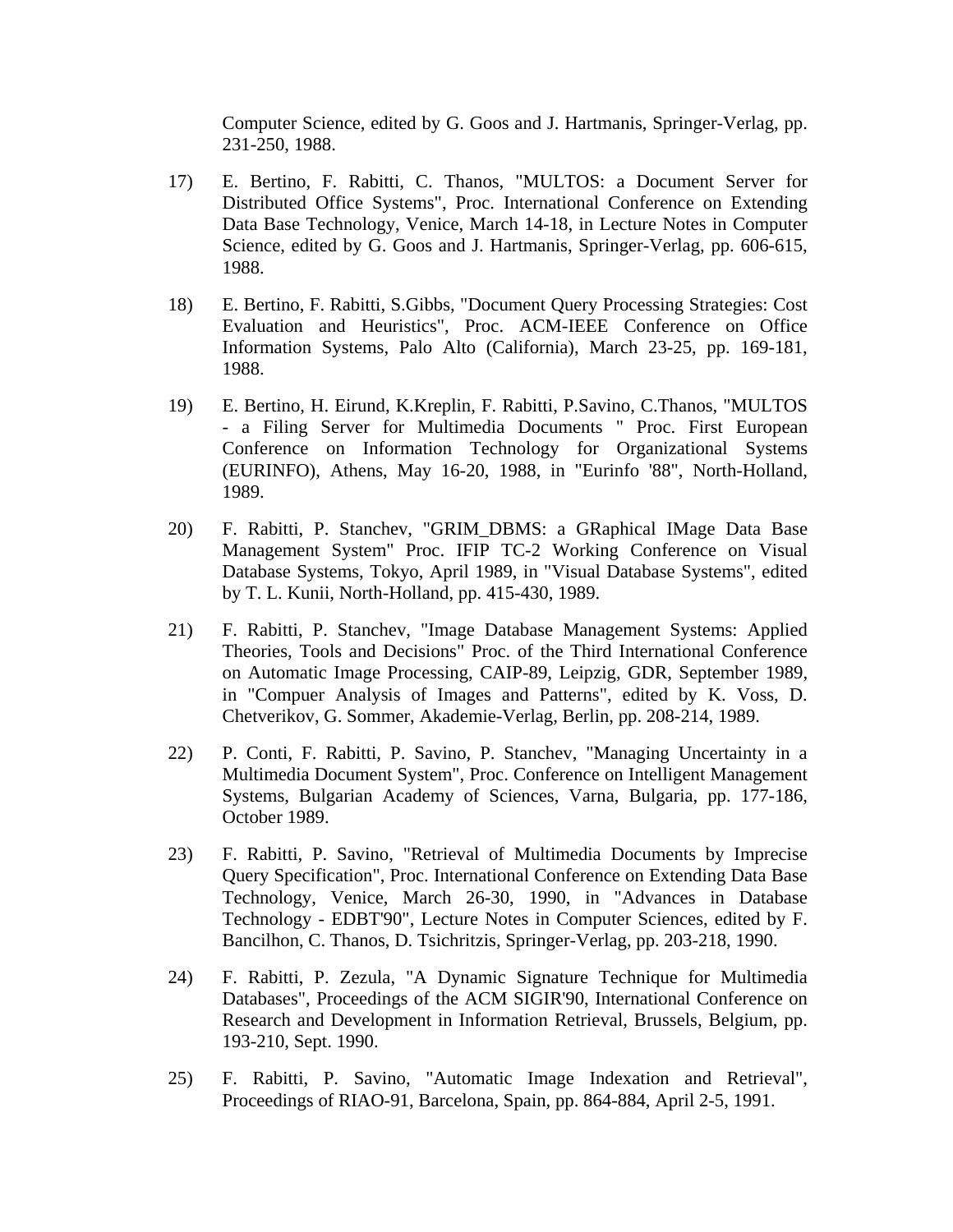- 26) F. Rabitti, P. Savino, "Query Processing on Image Databases", Proceedings of 2nd Working Conference on Visual Database Systems, IFIP WG 2.6, Budapest, Hungary, pp. 174-188, Sept. 30 - Oct.3, 1991.
- 27) F. Rabitti, P. Savino, "Image Query Processing Based on Multi-level Signatures", Proceedings of ACM SIGIR'91, International Conference on Research and Development in Information Retrieval, Chicago, Illinois, pp. 305-314, October 13-16, 1991.
- 28) P. Zezula, F. Rabitti, "An Efficient Store for Object Bases", Proc. of Twentyfifth ACM-IEEE Hawaii International Conference on Systems Sciences, Kaloa, Hawaii, USA, Vol.2, pp.756-766, Jan. 7-10, 1992.
- 29) F. Rabitti, P. Savino, "Querying Semantic Image Databases", SPIE/IS&T Symposium on Electric Imaging Science and Technology, San Jose, California, Febr. 9-14, 1992
- 30) N. Aloia, S. Barneva, F. Rabitti, "Physical Independence in Object Databases", Proc. of Second Far-East Workshop on Future Database Systems, Kyoto, Japan, April 26-28, 1992. Future Databases '92, Q. Chen, Y. Kambayashi, R. Sacks-Davis Editors, World Scientific, New York, pp.201- 211,1992.
- 31) N. Aloia, S. Barneva, F. Rabitti, "Implementing Physical Independence in an Object Database Server", Proc. of ECOOP'92, Sixth European Conference on Object Oriented Programming, Utrect, June 29 - July 3, 1992. Lecture Notes in Computer Sciences n. 615, Springer-Verlag, pp.396-412, 1992.
- 32) F. Rabitti, P. Savino, " An Information Retrieval Approach for Image Databases", Proc. of 18th International Conference on Very Large Data Bases, Vancouver, Canada, pp.574-585, Aug. 23-27, 1992.
- 33) F. Rabitti, R.S. Sferrazza, M.G. Tori, "Performance Evaluation System for Object Stores", Proc. of DEXA-93, 4th International Conference on Database and Expert Systems Applications, Prague, Czech Republic, September 6-8, 1993. Lecture Notes in Computer Sciences n. 720, Springer-Verlag, pp.289- 300, 1993.
- 34) F. Rabitti, P. Savino, "Efficient Content Based Retrieval in Image Databases: A Probabilistic Approach", Proc. of SPIE/IS&T Symposium on Electric Imaging Science and Technology: Storage and Retrieval for Image and Video Databases, San Jose, California, 1994, pp. 48-58.
- 35) F. Rabitti, L. Benedetti and F. Demi, "Query Processing in PIOS", Proc. of POS-94, Sixth International Workshop on Persistent Object Systems, Tarascon, France, September 6-9, 1994. Workshops in Computing, Springer, pp. 415-440, 1995.
- 36) P. Ciaccia, F. Rabitti and P. Zezula, "Similarity Search in Multimedia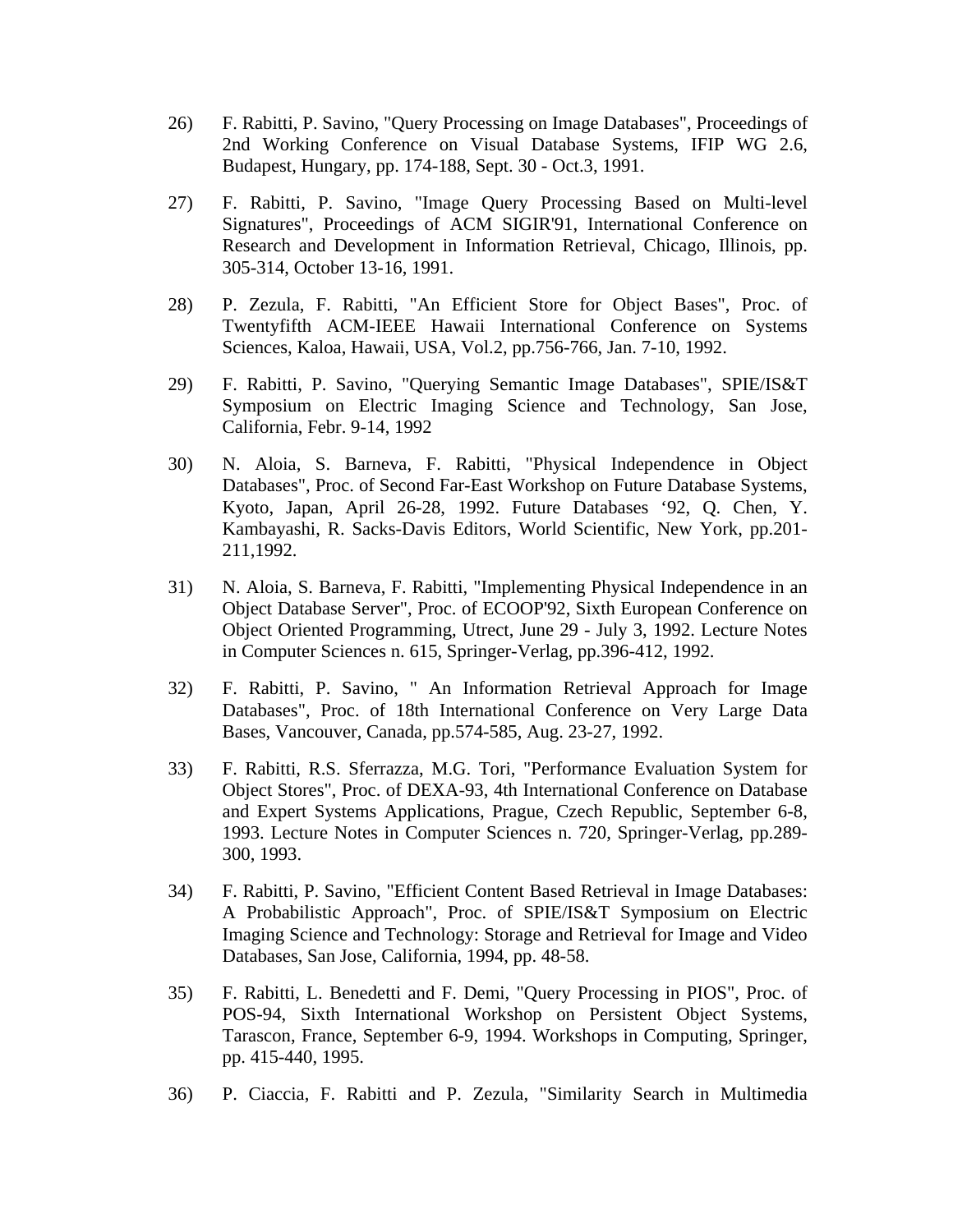Database Systems", Proc. First International Conference on Visual Information Systems - Visual96, Melbourne, Australia, Febr. 5-6, pp. 107- 115, 1996.

- 37) P. Ciaccia, F. Rabitti and P. Zezula, "A Data Structure for Similarity Search in Multimedia Databases", 9th ERCIM DRG on Multimedia Database Systems, Darmstadt, Germany, March 18-19, 1996
- 38) G. Amato, S. Biscari, G. Mainetto, F. Rabitti, "Multigranularity Locking with the Use of Semantic Knowledge in a Layered Object Server ", POS-96 Seventh International Workshop on Persistent Object Systems, Cape May, New Jersey, May 28-30, 1996
- 39) F. Rabitti, L. Benedetti, F. Demi, "Query Processing in Distributed PIOS", DEXA-96, 7th International Conference on Database and Expert Systems Applications, Zurich, Switzerland, September 9-13, 1996.
- 40) G. Amato, F. Rabitti, P. Savino, "Supporting image search on the Web", The Challenge of Image Retrieval: A symposium and Workshop on Image Retrieval, Newcastle upon Tyne, UK, February 5-6, 1998.
- 41) G. Amato, F. Rabitti, P. Savino, P. Zezula, "Issues in processing similarity queries for multimedia databases", Proc. Fifth IDEA Workshop, (Integrated Data Environments - Australia), Fremantle, Western Australia, February 7-10, 1998, C.J. Barter and A.L. Brown (Eds.), pp. 90-95.
- 42) P. Zezula, P. Savino, F. Rabitti, G. Amato, P. Ciaccia, "Processing M-trees with Parallel Resources", 8th International Workshop on Research Issues in Data Engineering (RIDE'98), Orlando, Florida, USA, February 23-24, 1998.
- 43) F. Rabitti, G. Rossini, P. Savino, P. Venerosi, "Web learning environment evolution: integration and open problems", Proc. of the  $9<sup>th</sup>$  DELOS Workshop, "Digital Libraries for Distance Learning", Brno (Czech Republic), 15-17 April 1999, pp. 97-102. (ISBN 2-912335-08-6)
- 44) P. Zezula, P. Savino, P. Ciaccia, F. Rabitti, "On the Region Proximity in Metric Spaces", International Workshop on Similarity Search (IWOSS'99), Florence, Italy - 1st and 2nd Sept. 1999. In conjunction with 10th Int. Conf. on Database and Expert System Applications (DEXA'99). pp. 211-215
- 45) F. Rabitti, "Support of multimedia services for distributed network training applications in CORBA-3", Proc. of the 9<sup>th</sup> DELOS Workshop, "Digital Libraries for Distance Learning", Brno (Czech Republic), 15-17 April 1999, pp. 13-19. (ISBN 2-912335-08-6)
- 46) G. Amato, F. Rabitti, P. Savino, P. Zezula, "Estimating Proximity of Metric Ball Regions for Multimedia Data Indexing", ADVIS 2000, Int. Conf on Advances in Information Systems, Izmir, Turkey, 25-27 October 2000, Lecture Notes in Comp. Science, Vol. 1909, Springer, 2000, pp. 71-81.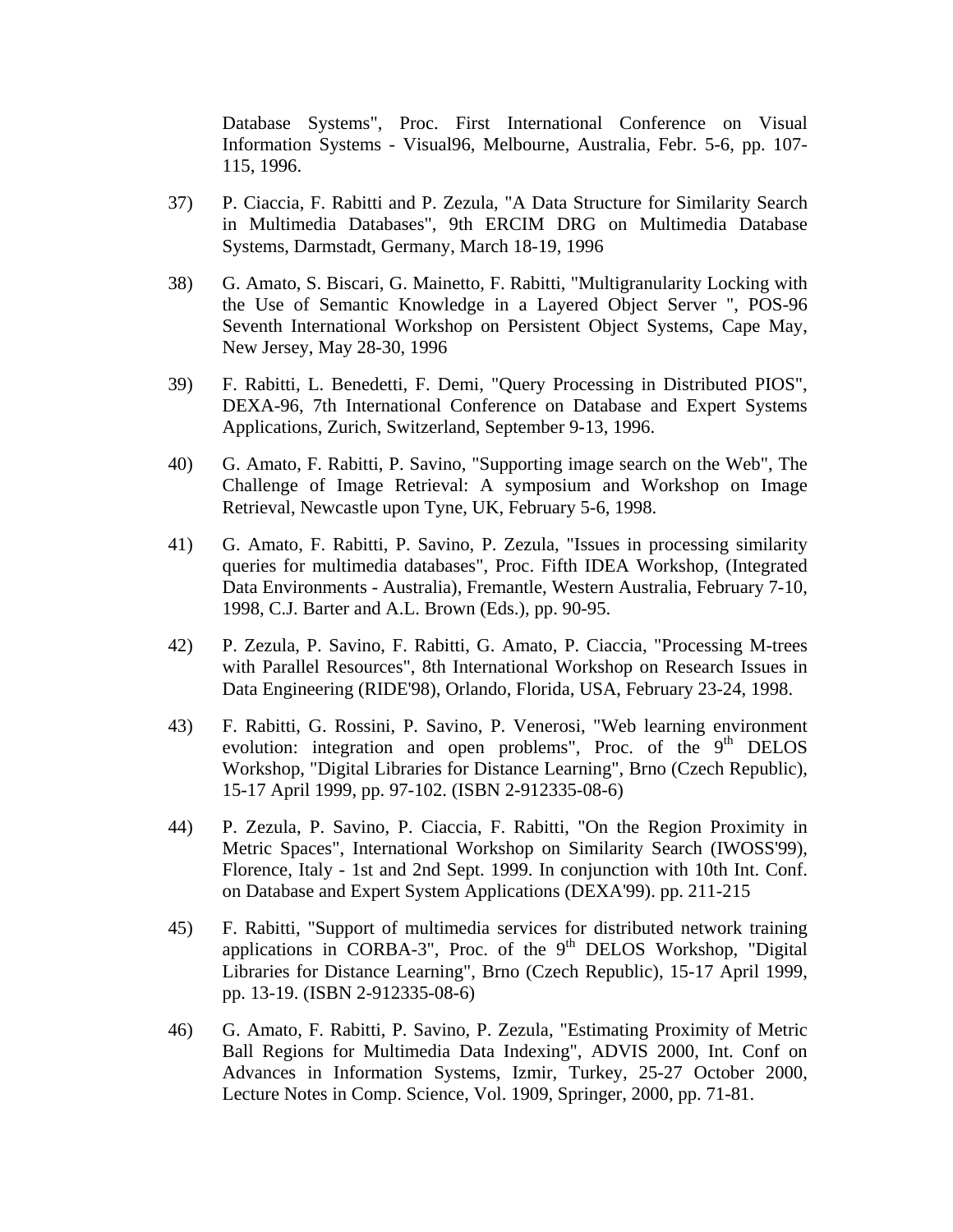- 47) G. Amato, F. Rabitti, P. Savino, P. Zezula, "Approximate Similarity Search in Metric Data by Using Region Proximity", Proc. of the 1st DELOS Network of Excellence Workshop on "Information Seeking, Searching and Querying in Digital Libraries", Zurich (Switzerland), 11-12 December 2000.
- 48) P. Zezula , G. Amato, F. Debole, F. Rabitti, "Tree Signatures for XML Querying and Navigation", First International XML Database Symposium, XSym 2003. In Conjunction with VLDB 2003, Berlin, Germany, Sept. 8, 2003, Lecture Notes in Comp. Science, Vol. 2824, Springer, 2003, pp. 149- 163.
- 49) G. Amato, F. Debole, P. Zezula , F. Rabitti, "YAPI, Yet Another Path Index form XML Searching", 7th European Conference, ECDL 2003, Trondheim, Norway, Aug. 17-22, 2003, Lecture Notes in Comp. Science, Vol. 2769, Springer, 2003, pp. 176-187.
- 50) P. Stanchev, G. Amato, F. Falchi, C. Gennaro, F. Rabitti, P. Savino, "Selection of MPEG-7 Image Features for Improving Image Similarity Search on Specific Data Sets", CGIM-2004, IASTED International Conference on Computers, Graphics and Imaging, Kauai, Hawaii, USA, Aug. 17-19, 2004.
- 51) G. Amato, F. Falchi, C. Gennaro, F. Rabitti, P. Savino, P. Stanchev, "Improving Image Similarity Search Effectiveness in a Multimedia Content Management System", MIS 2004 - 10th International Workshop on Multimedia Information Systems, College Park, MD, USA, August 25-27, 2004.
- 52) G. Amato, F. Debole, F. Rabitti, P. Savino, P. Zezula, "A Signature-Based Approach for Efficient Relationship Search on XML Data Collections", XSym 2004 - Second International XML Database Symposium, August 29- 30, In Conjunction with VLDB 2004 Toronto, Canada.
- 53) G. Amato, C. Gennaro, F. Rabitti, P. Savino, "MILOS: a Multimedia Content Management System for Digital Library Applications", 8th European Conference on Digital Libraries – ECDL-2004, September 12-17th, 2004, Bath, UK
- *D) National Journals*
- 1) E. Bertino, A. Converti, A. Giuntini, G. Luxardo, F. Rabitti, P. Savino, "Text Retrieval Techniques for Office Documents" Olivetti Research & Technology Review, N.6, pp.37-52, 1986.
- 2) E. Bertino, S. Gibbs, F. Rabitti, C. Thanos, "The Design of a Multimedia Office Filing System", Rivista di Informatica (AICA), Vol.18, N. 3, pp. 197- 223, 1987.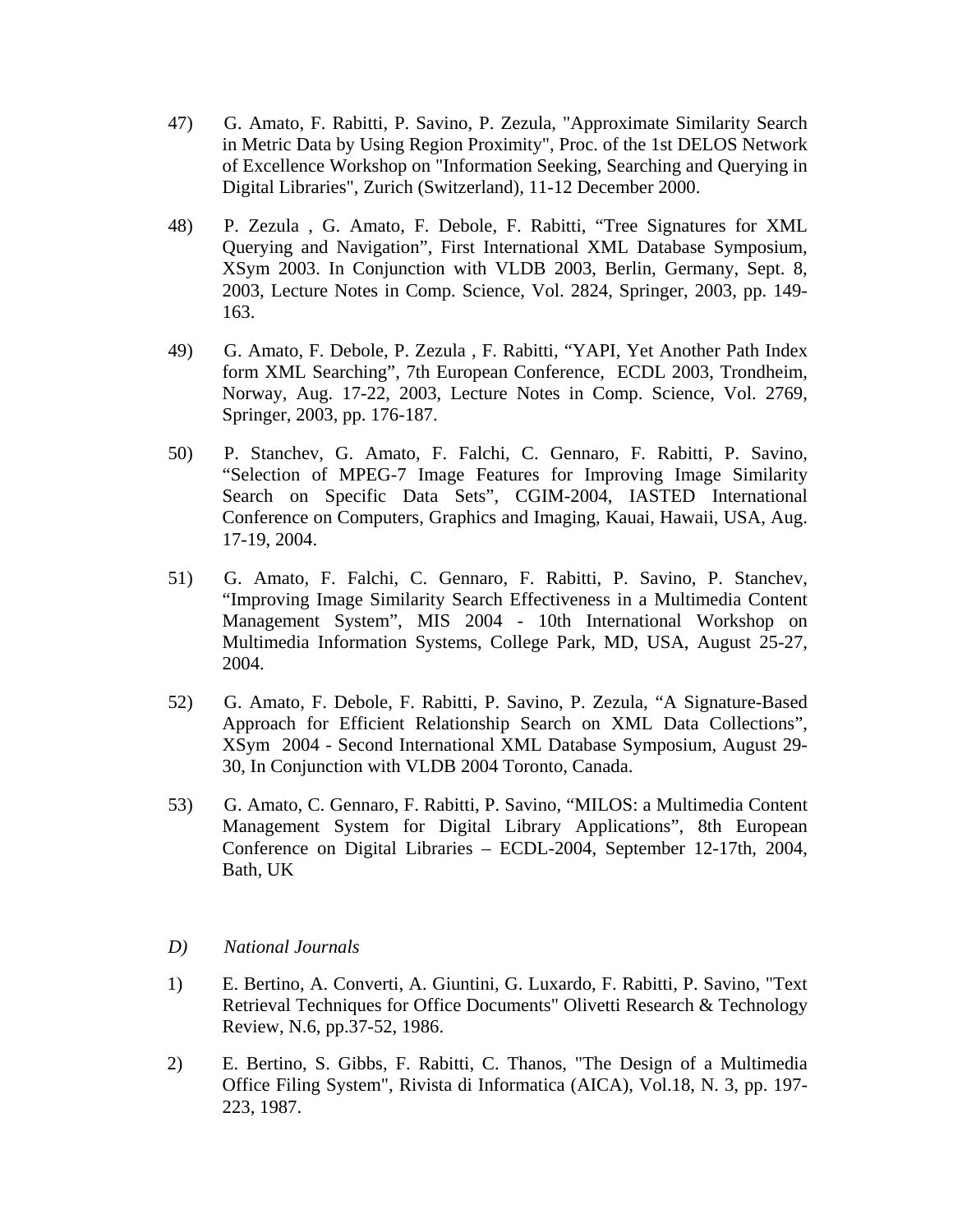- *E) Books with Italian Edition*
- 1) N. Aloia e F. Rabitti, "Il Linguaggio SQL: sintassi e utilizzo", G. E. Jackson, Milano, 1989.
- 2) P. Savino, G. Amato, C. Gennaro, F. Rabitti, "MILOS: un sistema di Content Management per lo sviluppo di Biblioteche Digitali" in "Contesti di trattamento dell'informazione multimediale e la prospettiva del MultiMedia Information Retrieval" AIB, Roma, 2005

## *F) National Conferences*

- 1) N. Aloia, D. Apuzzo, F. Rabitti, R. Tamaro, C. Thanos, "La Compilazione di Transazioni Parametriche nel Sistema di Basi di Dati Distribuite DATANET/HERMES" Proc. Congresso Annuale AICA-83, Napoli, Sept. 28- 30, 1983.
- 2) N. Aloia, F. Rabitti, C. Thanos, "Una Proposta per un Sistema di Gestione dell'Informazione di Ufficio" Proc. Congresso Annuale AICA-83, Napoli, Sept. 28-30, 1983.
- 3) N. Aloia, F. Rabitti, C. Thanos, "Caratteristiche Fondamentali di un Sistema per la Gestione della Informazione di Ufficio (SGIU)" Congresso Annuale AEI-83, Cagliari, Oct. 2-5, 1983.
- 4) N. Aloia, D. Apuzzo, F. Rabitti, R. Tamaro), "DOI: Un'interfaccia orientata ai documenti per l'immissione dati nei sistemi di gestione di basi di dati" Proc. Congresso Annuale AICA-84, Roma, Oct. 17-19, 1984.
- 5) F. Rabitti, P. Stanchev, "What can we do with Images in a Multi-Media Document Filing System?" Proc. Congresso Annuale AICA-84, Roma, Oct. 17-19, 1984.
- 6) E. Bertino, F. Rabitti, "Accesso a documenti multimedia in workstations avanzate" Proc. Congresso IDI-85, Mondovi', May 1985.
- 7) F. Rabitti, P. Stanchev, "Graphical Image Retrieval from Large Image Databases", Proc. Congresso Annuale AICA-87, Trento, Sept.30/Oct.2, pp. 69-89, 1987.
- 8) N. Aloia, S. Barneva, F. Rabitti, "Sistema di Memorizzazione per Basi di Dati ad Oggetti", Proc. Congresso Annuale AICA-92, Torino, Oct. 21-23, 1992.
- 9) N. Aloia, S. Barneva, G. Mainetto, F. Rabitti, P. Zezula, "Navigation Accelerators of PIOS", Proc. Convegno su Sistemi Evoluti per basi di Dati, Gizzeria (CZ), June 14-16, 1993, pp.91-106.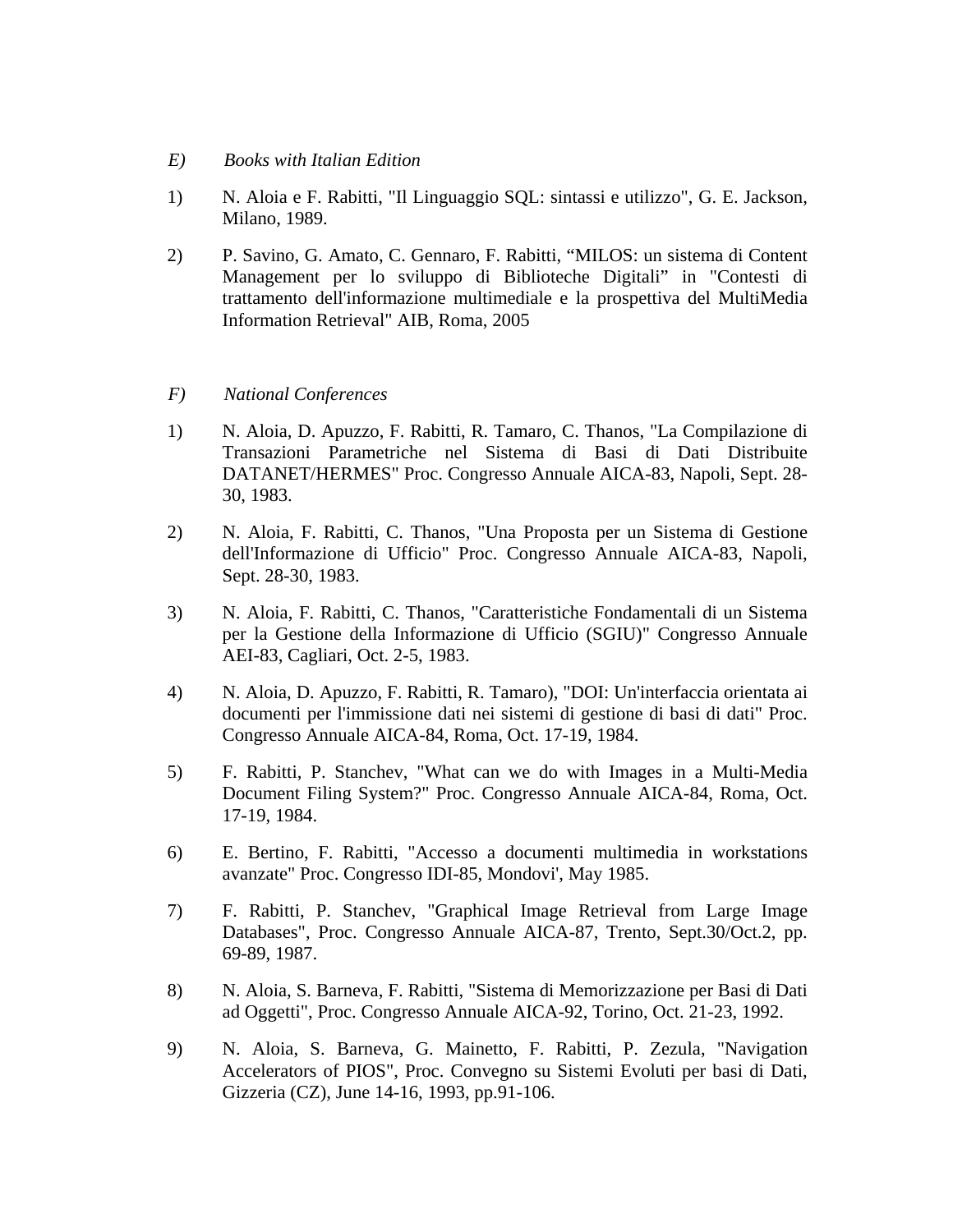- 10) F. Rabitti, R.S. Sferrazza, M.G. Tori, P. Zezula, "PESOS: a Tool for Query Evaluation for Object Store Organizations", Proc. Convegno su Sistemi Evoluti per basi di Dati, Gizzeria (CZ), June 14-16, 1993, pp.107-124.
- 11) S. Biscari, G. Mainetto, F. Rabitti, "Controllo della concorrenza in un servente a oggetti con indipendenza fisica", Proc. SEDB'95, Terzo Convegno Nazionale su Sistemi Evoluti per Basi di Dati, Costiera Amalfitana (SA), June 28-30, 1995, pp.385-402.
- 12) P. Ciaccia, M. Patella, F. Rabitti and P. Zezula, "Indexing Metric Spaces with M-tree", Proc. SEDB'97, Quinto Convegno Nazionale su Sistemi Evoluti per Basi di Dati, Verona, June 27-29, 1997.
- 13) G. Amato, F. Debole, P. Zezula, F. Rabitti, "A path index for efficient XML path expression processing*"*. SEBD 2003 (Cetraro (CS), Italy, June 24-27, 2003). Proceedings, p. 21-28. Sergio Flesca, Sergio Greco, Domenico Saccà, Ester Zumpano (ed.). Rubettino, 2003.
- 14) G. Amato, C. Gennaro., F. Rabitti, P. Savino "MILOS: a Multimedia Content Management Sytem*"*. SEBD 2004 (S. Margherita di Pula (CA), Italy, June 21-23, 2004). Proceedings, p. 342-350. Sergio Flesca, M. Agosti, N Dessì, F. A. Schreiber (ed.). Lithos, 2004.
- 15) G. Amato, C. Gennaro, P. Savino, F. Rabitti, "MILOS: A multimedia Content Management System for Multimedia Digital Library Applications", 1st Italian Research Conference on Digital Library Management Systems, Padova, Jan. 28, 2005
- *G) Invited Papers*
- 1) F. Rabitti, "Reti di comunicazione di calcolatori: concetti e utilizzo", in "Le banche di dati in Oncologia", edited by M. Laddaga, G. Silvano, Libreria Goliardica, Pisa, 1986.
- 2) E. Bertino, F. Rabitti, "Un Sistema per la Gestione di Documenti Multimedia", Proc. Giornata di Studio AICA-GLIR su "Sistemi non tradizionali di information retrieval per applicazioni di tipo decentrato", Padova, 1985.
- 3) E. Bertino, F. Rabitti, "Issues in Query Processing for Complex Objects" Position Paper, International Workshop on Multimedia Complex Objects, Taormina, June 15-17, 1987.
- 4) C. Meghini, F. Rabitti, "Issues in Modeling for Multimedia Objects" Position Paper, International Workshop on Multimedia Complex Objects, Taormina, June 15-17, 1987.
- 5) F. Rabitti, "Multimedia Document Filing and Retrieval: the MULTOS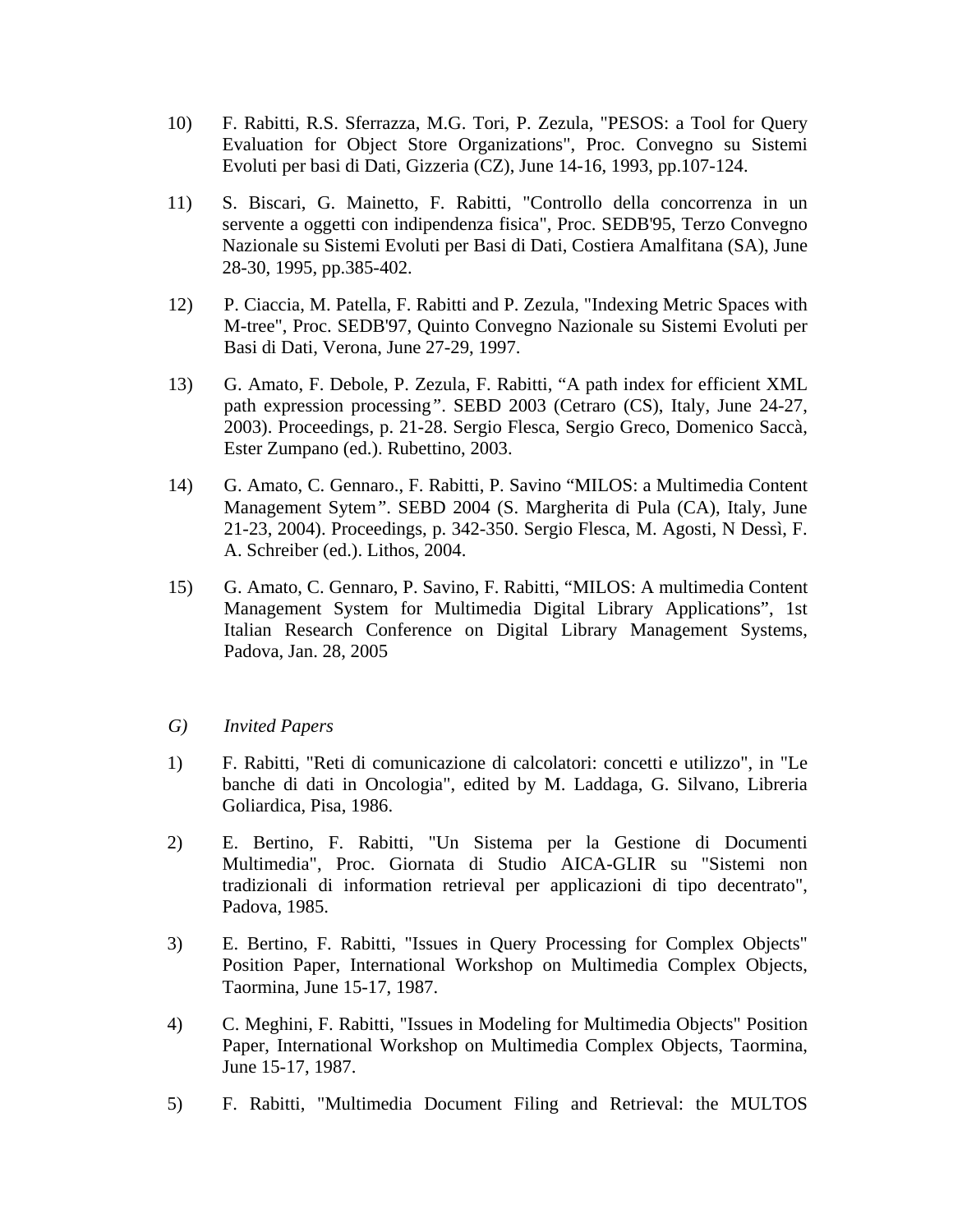System", ERCIM Workshop on Distributed Systems, User Interfaces and Multimedia, Decision Support Methods and Applications, Lisbon, Portugal, Nov. 14-15, 1991.

- 6) C. Meghini, F. Rabitti, C. Thanos, "Models for Multimedia Information Retrieval", Proc. of UNINFO Conference on Multimedia: Standard, Tecnologie e Applicazioni, Pisa, June 9-10, 1992.
- 7) N. Aloia, S. Barneva, F. Rabitti, "A Strategy for Object Store Organization", School Programming '92, Sofia, Bulgaria, July 1992.

# *H) Technical Reports*

- 1) F. Rabitti, "Ricognizione di sistemi distribuiti in una classificazione generale di sistemi di elaborazione", IEI-CNR Tech. Rep. B79-29, Pisa, Dec. 1979.
- 2) F. Rabitti, "Global requests in a distributed data base system for office automation purpose", IEI-CNR Tech. Rep. B80-17, Pisa, June 1980.
- 3) F. Rabitti, "Global Query Processing on Distributed Databases for Office Informations Systems", in "Omega Alpha", edited by D. Tsichritzis, Tech. Rep. CSRG-127, Computer Systems Research Group, University of Toronto, Canada, March 1981.
- 4) F. Rabitti, "Distributed Query Processing", in the "European Economic Community - Per-development study on distributed data management systems", INRIA, pp. 6.1-6.19, Paris, Sept. 1982.
- 5) F. Rabitti, "Definition of a Unified Data Model for Multimedia Documents", ESPRIT Pilot Project n. 28, Mixed-Mode Message Filing System, Tech. Rep. EP-28-2, Apr. 1983.
- 6) C. Faloutsos, F. Rabitti, "Evaluation and Choice of Indexing Techniques", ESPRIT Pilot Project n. 28, Mixed-Mode Message Filing System, Tech. Rep. EP-28-4, June 1983.
- 7) F. Rabitti, "Hardware and Software Evaluation and Choices", ESPRIT Pilot Project n. 28, Mixed-Mode Message Filing System, Tech. Rep. EP-28-5, June 1983.
- 8) S. Christodoulakis, F. Rabitti, "Framework for the Development of an Experimental Mixed-mode Message Filing System", ESPRIT Pilot Project n. 28, Mixed-Mode Message Filing System, Tech. Rep. EP-28-4, Oct. 1983.
- 9) E. Bertino, S. Christodoulakis, S. Gibbs, F. Rabitti, D. Tsichritzis, "Development of a Mixed-mode Message Filing System (MMFS): Final Report", ESPRIT Pilot Project n. 28, Mixed-Mode Message Filing System, Tech. Rep. EP-28-4, Jan 1984.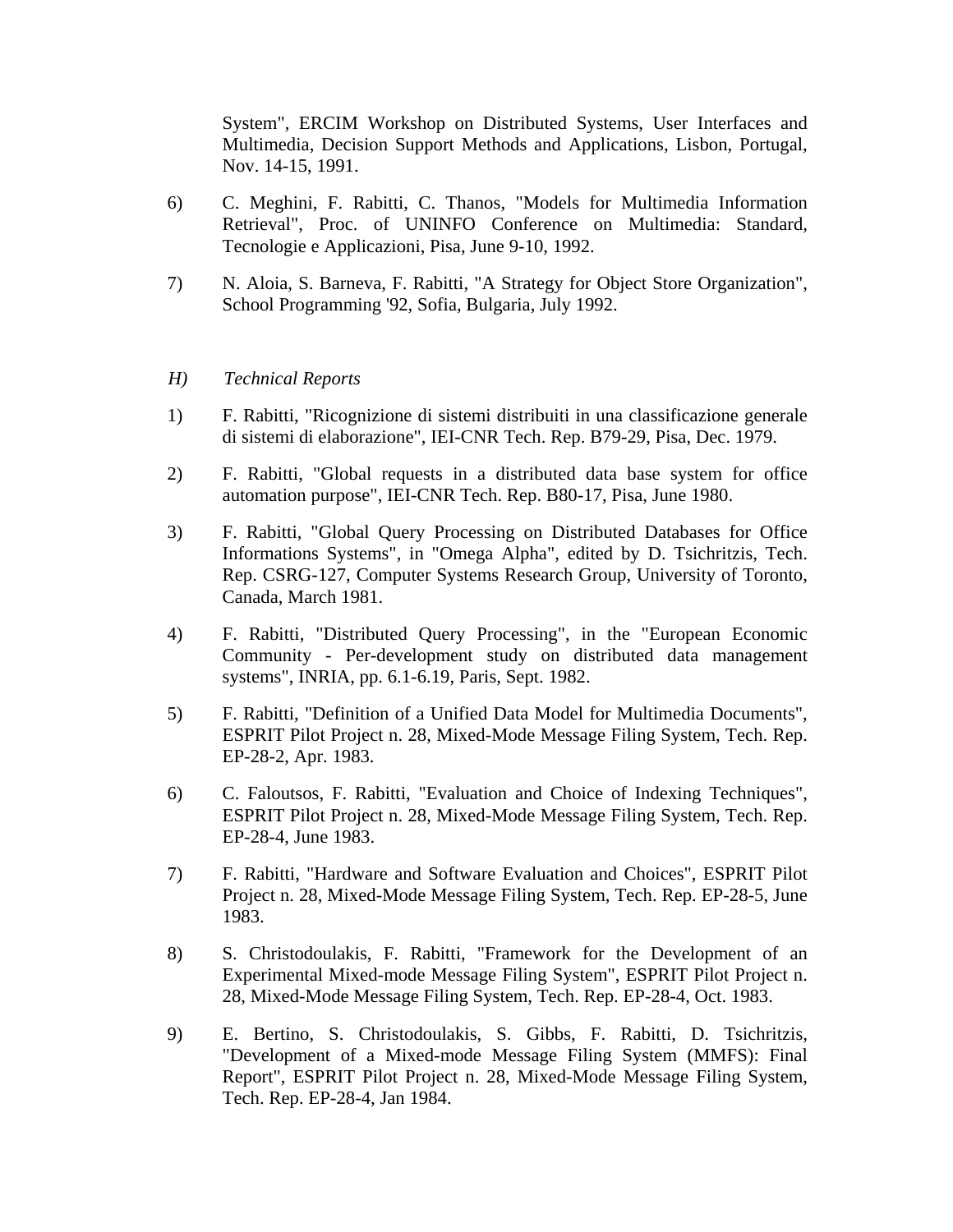- 10) F. Rabitti, "The rationale of the document modelling approach", ESPRIT Project MULTOS, IEI-CNR Tech. Rep. G85-9, Pisa, Aug. 1985.
- 11) F. Rabitti, "Definition of Abstract Syntax Notation and Office Document Architecture for the Document Model", ESPRIT Project MULTOS, IEI-CNR Tech. Rep. G85-10, Pisa, Nov. 1985.
- 12) F. Rabitti, "Integration of the conceptual structure with the logical and layout structures in ODIF document representation", ESPRIT Project MULTOS, IEI-CNR Tech. Rep. G85-11, Pisa, Nov. 1985.
- 13) F. Rabitti, "Definition of the conceptual level of the document model and its interpretation", ESPRIT Project MULTOS, IEI-CNR Tech. Rep. G85-11, Pisa, Dec. 1985.
- 14) F. Rabitti, "Electronic Document Management in Office Systems", IEI-CNR Tech. Rep. B85-19, Pisa, Dec. 1985.
- 15) E. Bertino, F. Rabitti, S. Gibbs, "Query processing in multimedia document systems", IEI-CNR Tech. Rep. B4-55, Pisa, Oct. 1986.
- 16) F. Rabitti, D. Woelk, W. Kim, "A Model of Authorization for Object-Oriented Databases", MCC Tech. Rep. ACA-ST-301-87, Austin, Texas, Sept. 1987.
- 17) F. Rabitti, W. Kim, "Queries and views in object-oriented databases" MCC Tech. Rep. ACA-ST-299-88, Austin, Texas, Sept. 1988.
- 18) P. Zezula, F. Rabitti, "Structures and Algorithms for Persistent Data: an Annotated Bibiography", Tech. Rep. N.5/6, C.N.R., Progetto Finalizzato, Sottoprogetto 5, Sistemi Evoluti per Basi di Dati, Oct. 1990.
- 19) N. Aloia, F. Rabitti, "ORION", in "I sistemi per basi di dati a oggetti", edited by A. Albano, Tech. Rep. N.5/37, C.N.R., Progetto Finalizzato, Sottoprogetto 5, Sistemi Evoluti per Basi di Dati, Nov. 1990.
- 20) P. Zezula, F. Rabitti, "High Performance Object Store", Tech. Rep. FIDE/90/4, ESPRIT BRA Project 3070, Dec. 1990.
- 21) P. Zezula, F. Rabitti, "High Performance Object Store", Tech. Rep. N.5/63, C.N.R., Progetto Finalizzato, Sottoprogetto 5, Sistemi Evoluti per Basi di Dati, May. 1991.
- 22) F. Rabitti, R. S. Sferrazza, M. G. Tori, "PESOS: un sistema per la valutazione di organizzazioni di oggetti in memoria secondaria", IEI-CNR Tech. Rep. B4- 19, Pisa, June 1991.
- 23) P. Zezula, F. Rabitti, "Navigation Index for Object Stores", Tech. Rep. FIDE/91/25, ESPRIT BRA Project 3070, Aug. 1991.